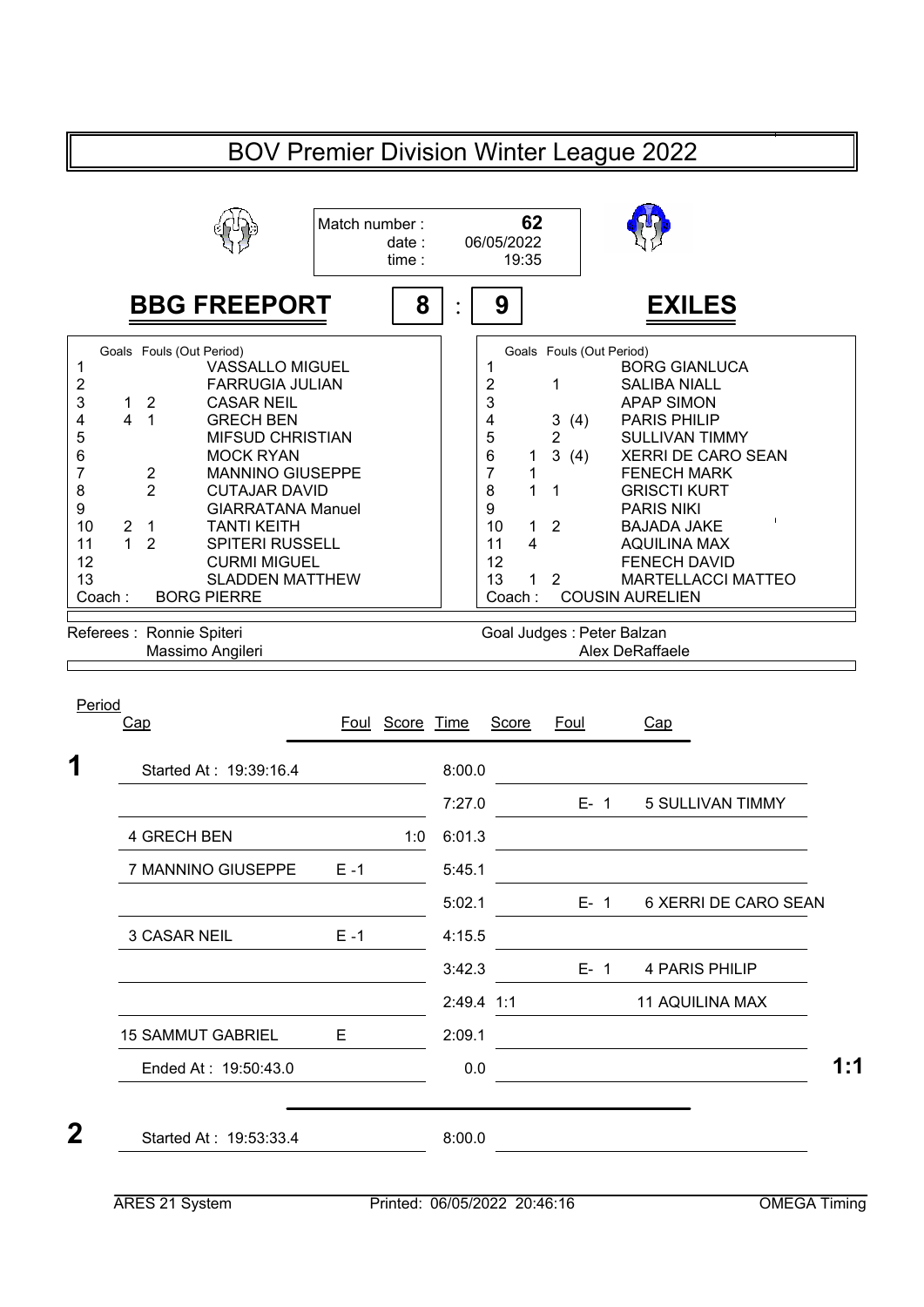| Period      |                           |         |                 |            |                |             |         |                                                     |     |
|-------------|---------------------------|---------|-----------------|------------|----------------|-------------|---------|-----------------------------------------------------|-----|
|             | <u>Cap</u>                |         | Foul Score Time |            | Score          | <u>Foul</u> |         | Cap                                                 |     |
| $\mathbf 2$ | 7 MANNINO GIUSEPPE        | $E - 2$ |                 | 7:16.1     |                |             |         |                                                     |     |
|             |                           |         |                 | 6:37.9     |                | $E - 2$     |         | 5 SULLIVAN TIMMY                                    |     |
|             |                           |         | <b>TIMEOUT</b>  | 5:32.0     |                |             |         |                                                     |     |
|             | 8 CUTAJAR DAVID           | $E - 1$ |                 | 5:32.0     |                |             |         |                                                     |     |
|             |                           |         |                 | 4:56.0     |                |             |         | E- 2 4 PARIS PHILIP                                 |     |
|             | 4 GRECH BEN               |         | 2:1             | 4:53.5     |                |             |         |                                                     |     |
|             | <b>11 SPITERI RUSSELL</b> | $E - 1$ |                 | 4:28.7     |                |             |         |                                                     |     |
|             |                           |         |                 | 4:16.1 2:2 |                |             |         | 6 XERRI DE CARO SEAN                                |     |
|             | Ended At: 20:05:28.3      |         |                 | 0.0        |                |             |         |                                                     | 1:1 |
| 3           | Started At: 20:09:14.3    |         |                 | 8:00.0     |                |             |         |                                                     |     |
|             | 4 GRECH BEN               |         | 3:2             | 7:34.7     |                |             |         |                                                     |     |
|             |                           |         |                 | 7:09.9 3:3 |                |             |         | <b>13 MARTELLACCI MATTEO</b>                        |     |
|             |                           |         |                 | 5:42.2     |                |             |         | E- 1 8 GRISCTI KURT                                 |     |
|             |                           |         |                 | 5:38.0     |                |             | $P - 1$ | 2 SALIBA NIALL                                      |     |
|             | 3 CASAR NEIL              |         | 4:3             | 5:09.9     |                |             |         |                                                     |     |
|             | 4 GRECH BEN               | $E - 1$ |                 | 4:02.1     |                |             |         |                                                     |     |
|             |                           |         |                 | 2:45.2     |                | $E - 2$     |         | 6 XERRI DE CARO SEAN                                |     |
|             |                           |         |                 | 2:02.8     |                | $E - 1$     |         | <b>13 MARTELLACCI MATTEO</b>                        |     |
|             |                           |         |                 |            | 1:59.7 TIMEOUT |             |         |                                                     |     |
|             | 10 TANTI KEITH            |         | 5:3             | 1:45.4     |                |             |         |                                                     |     |
|             | 4 GRECH BEN               |         | 6:3             | 1:06.7     |                |             |         |                                                     |     |
|             |                           |         |                 |            | 18.3 6:4       |             |         | 10 BAJADA JAKE                                      |     |
|             | 10 TANTI KEITH            | $E - 1$ |                 | 6.3        |                |             |         | <u> 1980 - Johann Barbara, martxa alemaniar arg</u> |     |
|             | Ended At: 20:24:32.9      |         |                 | 0.0        |                |             |         |                                                     | 4:2 |
| 4           | Started At: 20:27:10.2    |         |                 | 8:00.0     |                |             |         |                                                     |     |
|             | <b>11 SPITERI RUSSELL</b> | $E - 2$ |                 | 7:28.8     |                |             |         |                                                     |     |
|             |                           |         |                 | 7:09.7 6:5 |                |             |         | 11 AQUILINA MAX                                     |     |
|             |                           |         |                 |            |                |             |         |                                                     |     |